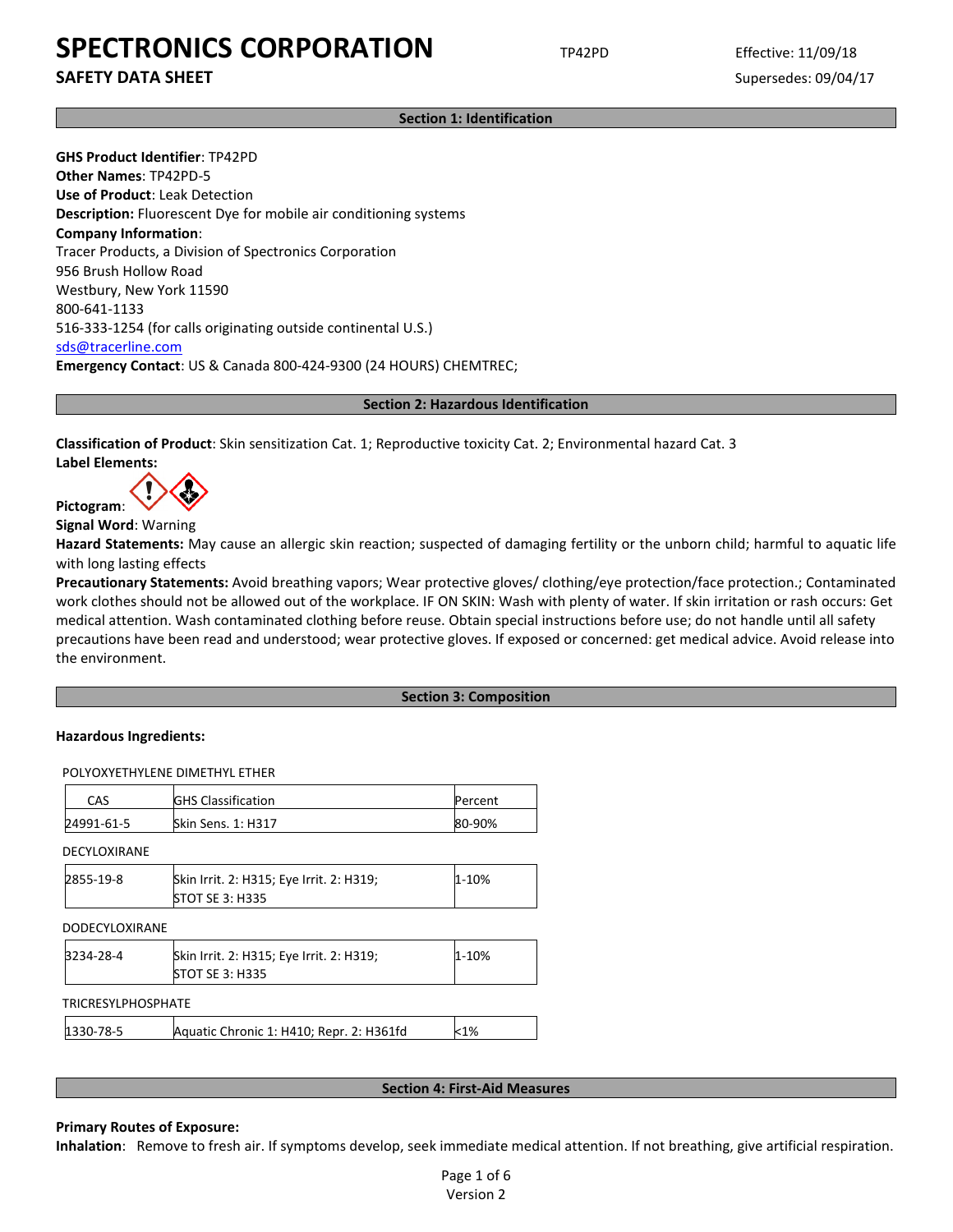## **SAFETY DATA SHEET** SUPERFOUR SUPERFOUR SUPERFOUR SUPERFOUR SUPERFOUR SUPERFOUR SUPERFOUR SUPERFOUR SUPERFOUR SUPERFOUR SUPERFOUR SUPERFOUR SUPERFOUR SUPERFOUR SUPERFOUR SUPERFOUR SUPERFOUR SUPERFOUR SUPERFOUR SUPERFOUR SU

**Eye Contact**: Flush eyes with water for 15 minutes. If irritation develops, consult a physician.

**Skin Contact**: Wash affected area with soap and water and rinse thoroughly. If irritation develops, consult a physician.

**Ingestion**: Give water. Call a physician immediately. Do not induce vomiting.

**Aggravation of Existing Conditions:** Exposure to this product is not expected to contribute to, worsen or aggravate any existing medical conditions.

**Most Important Symptom**: Treat symptomatically.

## **Section 5: Fire-Fighting Measures**

**Extinguishing Media:** Based on the NFPA guide, use dry chemical, carbon dioxide, water mist, water jet sprays, halogen, or alcohol foam suitable for Class B fires. Use water to cool containers exposed to fire. For large fires, use water spray, fog or alcohol foam, thoroughly drenching the burning material.

**Unsuitable Extinguishing Media:** High volume water with full jet. Oxidizers and reducers.

**Unusual Fire and Hazardous Combustion and Decomposition Products:** Smoke, soot, and toxic/irritating fumes (i.e., carbon dioxide, carbon monoxide, etc.). Oxides of nitrogen and carbon.

**Fire and Explosion Hazards:** May liberate irritating or toxic vapors during combustion or decomposition.

**Fire-Fighting Procedures/Equipment:** Fire fighters and others who may be exposed to the products of combustion should be equipped with NIOSH-approved, positive-pressure, self-contained breathing apparatus (SCBA) and full protective clothing. Water can be used to cool and protect containers and surroundings.

## **Section 6: Accidental Release Measures**

## **Non-Emergency Personnel**:

General Advice: Avoid inhalation and contact with skin, eyes, or clothing. Wash hands and face before eating, drinking, or using tobacco products.

Personal Protective Equipment Needed: Wear impervious gloves, shoes, and protective clothing

**Emergency Personnel**:

Suitable Protective Gear: Wear impervious gloves, shoes and protective clothing.

## Unsuitable Protective Gear: Not Applicable

**Environmental Precautions**: Prevent any contamination of local soils and water supply. Prevent ground water infiltration or any ground penetration. Avoid the spreading or entering into watercourses by using sand, soil, or other types of barriers. If contamination into water course or sewage system, alert appropriate authorities.

## **Containment/Clean-up Methods**:

Containment & Recovery of Product: Contain with absorbent material, such as clay, soil, universal binding medium, or any commercially available absorbent. Shovel reclaimed dye and absorbent into a recovery or salvage drums for disposal. For larger spills, transfer to a salvage tank for recovery or safe disposal. Any residues should be treated like a small spill. This is not a RCRA hazardous waste per Title 40 CFR 261. Stop material from contaminating soil, or from entering sewers or bodies of water. For larger spills, transfer to a salvage tank for safe recovery/disposal. Residues are treated as small spills.

Disposal**:** Either incinerate or land fill in accordance with applicable local, state and federal regulations.

## **Section 7: Handling and Storage**

**Handling Precautions:** Use product only in well ventilated areas. Avoid breathing in mists or vapors from a heated product. Avoid formation of mists. Avoid heating product near flash point. Avoid prolonged or repeated contact with skin. Handle in ambient temperature.

**Storage Conditions:** Store in a cool, dry, well-ventilated area away from heat, ignition sources, and direct sunlight. Always keep containers tightly closed. Store away from oxidizing and reducing agents.

**Personal Hygiene:** Wash hands before breaks and at the end of the work day. Do not carry cleaning clothes used to absorb product in clothing. General hygiene measures for chemicals apply.

**Empty Container Precautions:** Do not reuse empty container for any purpose.

## **Section 8: Exposure Controls/Personal Protection**

**Occupational Exposure Limits**: No exposure limits have been established for this product. **Biological Exposure Limits**: No data available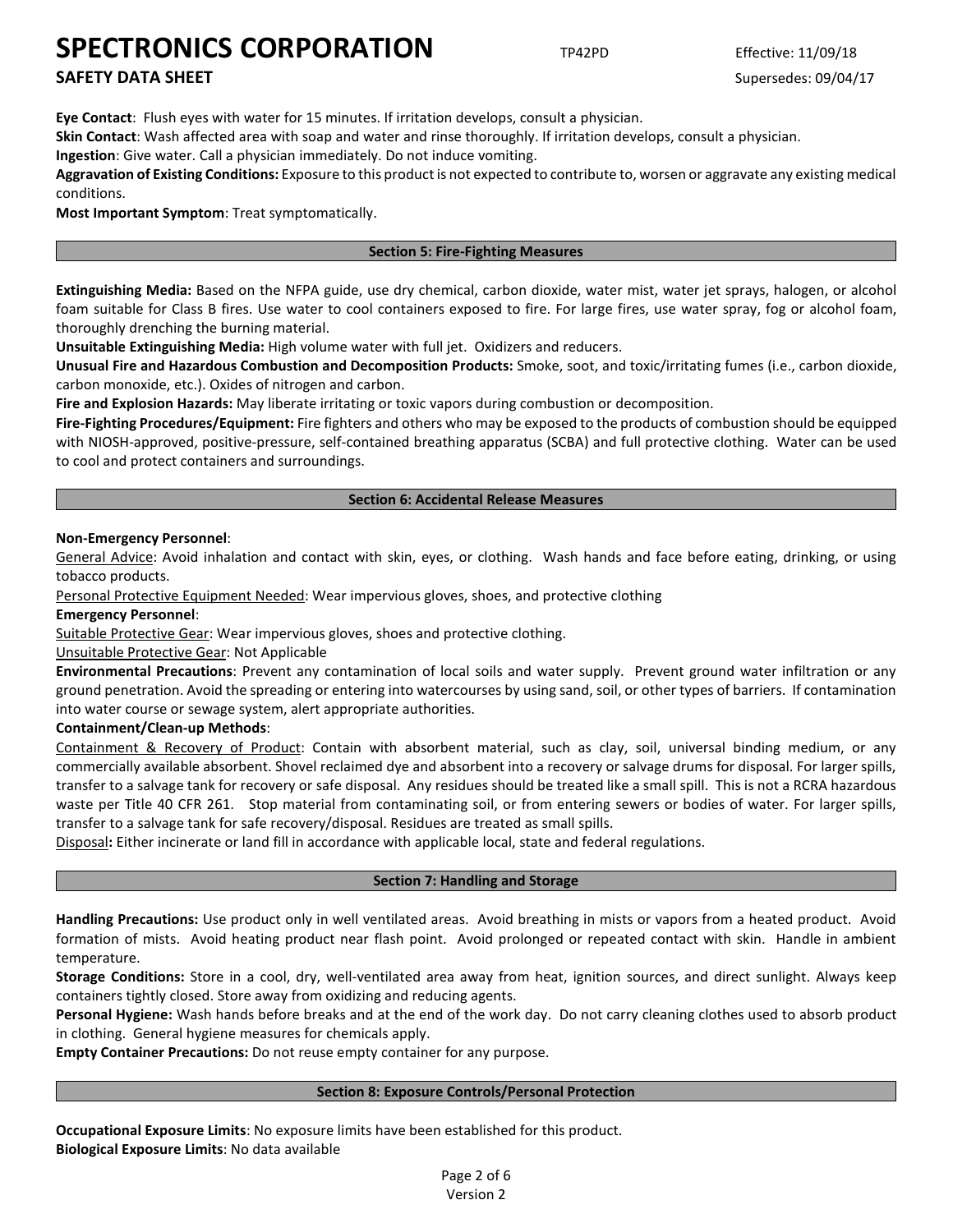## **SAFETY DATA SHEET** SUPERFOUR SUPERFOUR SUPERFOUR SUPERFOUR SUPERFOUR SUPERFOUR SUPERFOUR SUPERFOUR SUPERFOUR SUPERFOUR SUPERFOUR SUPERFOUR SUPERFOUR SUPERFOUR SUPERFOUR SUPERFOUR SUPERFOUR SUPERFOUR SUPERFOUR SUPERFOUR SU

**Engineering Controls/Ventilation**: Maintain airborne concentrations below the established exposure limits by providing adequate ventilation. General (dilution) ventilation should be acceptable. Additional local exhaust ventilation is recommended where dusts, mists or vapors may be released.

## **Personal Protective Equipment**:

Respiratory Protection: Avoid breathing vapor and/or mist. If occupational exposure limits are exceeded wear NIOSH/OSHA approved equipment. Use a respiratory protection fitted with a combination filter A-P3 for short term use. High airborne concentrations may necessitate the use of self-contained breathing apparatus (SCBA) or a supplied air respirator. Respiratory protection programs must be in compliance with 29 CFR 1910.134.

Skin Protection: Wear protective clothing and appropriate impervious gloves.

Eye Protection: Wear safety goggles with peripheral coverage approved to EU Standard EN 166, AS/NZS 1337. An eye wash facility should be readily available.

Hand Protection: When in contact with material, be sure to use proper gloves approved to standards (Europe: EN 374, U.S.: F739, & AS/NZS: 2161). Gloves made from neoprene, nitrile or butyl rubber may provide suitable chemical protection.

Hygiene Measures: Wash thoroughly after handling, especially before eating, drinking, smoking, or using restroom facilities.

## **Section 9: Physical and Chemical Properties**

**Physical State**: Liquid **Appearance**: Amber **Odor**: Mild **Odor Threshold**: No data available **pH**: No data available **Melting/ Freezing Point**: No data available **Initial Boiling Point**: No data available **Boiling Range**: No data available **Flash Point (PMCC)**: > 366° F (186° C) **Evaporative Rate**: No data available **Solid/Gas Flammability**: No data available **Upper/Lower Explosive Limit**: No data available **Vapor Pressure 68**° **F (20**° **C)**: No data available **Vapor Density (Air=1)**: No data available **Relative Density**: 0.864 **Solubility in Water**: Insoluble **Partition Coefficient: n-octanol/water**: No data available **Auto-ignition Temperature**: No data available **Decomposition Temperature**: No data available **Viscosity at 40°C: 42cSt Viscosity at 100°C: 9.6cSt** 

## **Section 10: Stability and Reactivity**

**Reactivity**: This product is non-reactive under ambient conditions

Stability: Stable under normal conditions of use. Can decompose slowly with localized heating over 300°C

**Conditions to Avoid**: High temperatures & a source of ignition. Toxic fumes may be released if product is heated above decomposition point.

**Incompatible Materials**: Strong Acids, Strong oxidizing agents, and Reducing agents **Hazardous Decomposition Products**: In the event of combustion, CO and CO2 will be formed. **Hazardous Polymerization**: Will not occur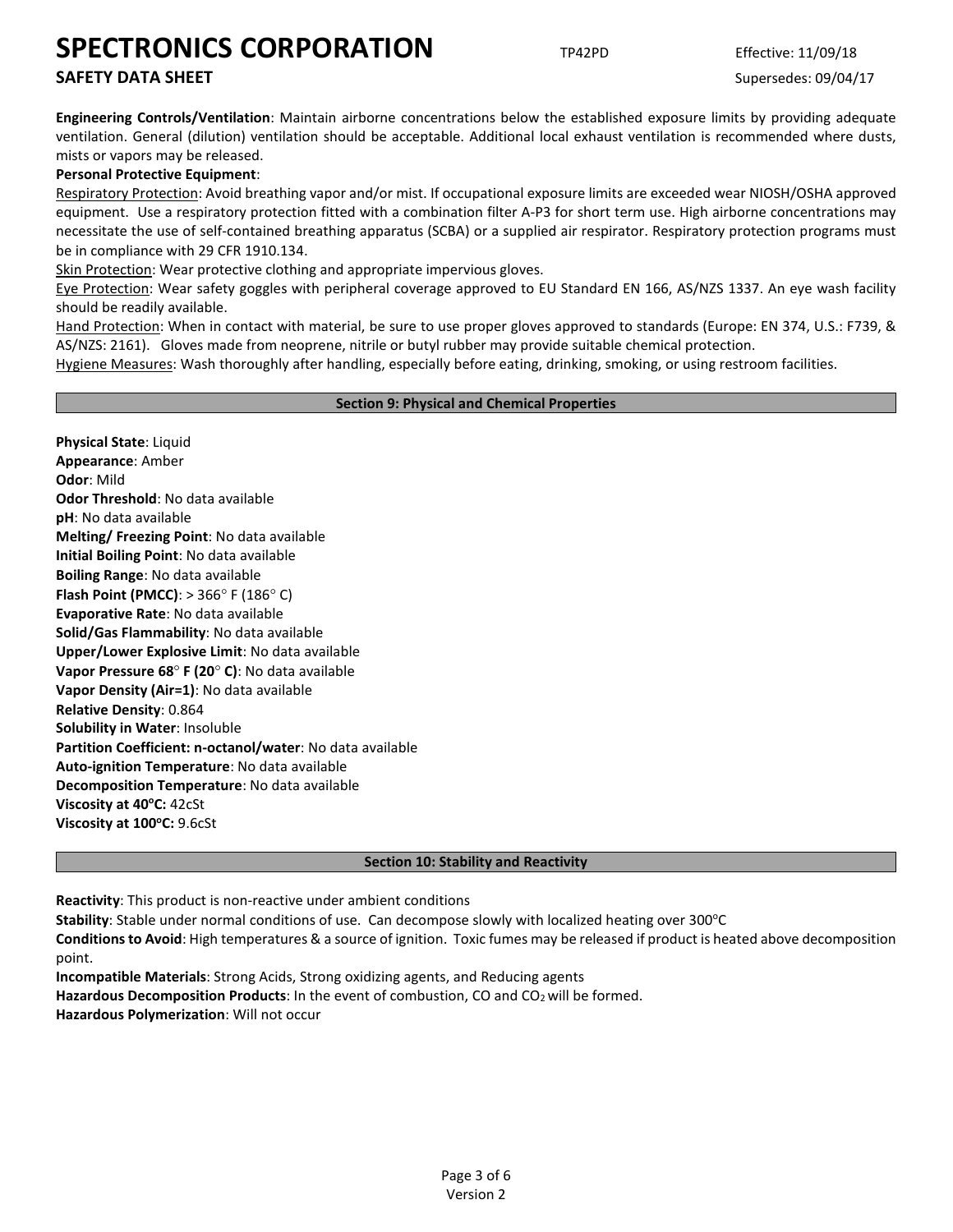**SAFETY DATA SHEET** SUPERFOUR SUPERFOUR SUPERFOUR SUPERFOUR SUPERFOUR SUPERFOUR SUPERFOUR SUPERFOUR SUPERFOUR SUPERFOUR SUPERFOUR SUPERFOUR SUPERFOUR SUPERFOUR SUPERFOUR SUPERFOUR SUPERFOUR SUPERFOUR SUPERFOUR SUPERFOUR SU

## **Section 11: Toxicological Information**

|                                 |        | Polyoxyethylene<br>dimethyl ether | Decyloxirane      | Dodecyloxirane    | Tricresylphosphate |
|---------------------------------|--------|-----------------------------------|-------------------|-------------------|--------------------|
| Oral $LD_{50}$ mg/kg            | Rat    | No data available                 | >5.000            | >5.000            | No data available  |
| Dermal LD <sub>50</sub> mg/kg   | Rabbit | No data available                 | No data available | No data available | No data available  |
| Inhalation LC <sub>50</sub> ppm | Rat    | No data available                 | No data available | >2.000            | No data available  |
| Eye Irritation                  | Rabbit | No data available                 | Not irritating    | Not irritating    | No data available  |
| Skin Irritation                 | Rabbit | No data available                 | Irritant          | Irritant          | No data available  |

**Carcinogenicity**: According to ACGIH, IARC, NTP, and OSHA, this product is not a hazardous carcinogen to humans.

**Sensitization:** This product is not classified as a sensitizer

**STOT-single exposure**: This product is not classified as a specific organ toxicant

**STOT-repeated exposure**: This product is not classified as a specific organ toxicant

**Genetic Toxicity:** This product is not classified as a genetic toxin

**Aspiration Hazard**: May be fatal if swallowed and enters airways

**Likely Routes of Exposure**: Eyes, skin and respiratory tract **Symptoms**:

Eye Contact: May cause mild irritation Skin Contact: May cause mild irritation Inhalation: May cause mild irritation Ingestion: May cause mild irritation

### **Section 12: Ecological Information**

#### **Toxicity**:

|                                        | Polyoxyethylene<br>dimethyl ether | <b>Decyloxirane</b> | <b>Dodecyloxirane</b> | Tricresylphosphate |
|----------------------------------------|-----------------------------------|---------------------|-----------------------|--------------------|
| Fish $LL_{50}$ 96hr mg/l               | No data available                 | 1.11                | 1.11                  | No data available  |
| Crustacean LL <sub>50</sub> 96hr. mg/l | No data available                 | 0.171               | 0.95                  | No data available  |
| Algae <b>NOEL</b> 72hr. mg/l           | No data available                 | 0.52                | 0.0336                | No data available  |

**Persistence & Degradability**: Not readily biodegradable **Bioaccumulation Potential**: No data available **Mobility in Soil**: No data available

## **Section 13: Disposal Considerations**

**General Statements:** Federal regulations may apply to empty container. State and/or local regulations may be different.

**Disposal:** Recover or recycle if possible, otherwise, dispose of in accordance with all local, state, and federal regulations. Sewage disposal is discouraged

**Special Instructions:** Be sure to contact the appropriate government environmental agencies if further guidance is required. Do not remove labels from container until container is cleaned properly. Containers can be reused or disposed of by landfill or incineration if appropriate to local law. Water with cleaning agents is required

**Hazardous Waste Number:** Not a RCRA hazardous waste

### **Section 14: Transportation**

**General Comments**: This product is not classed as hazardous or regulated for transport under 49 CFR, IATA/ICAO, or IMDG **49 CFR:**

**DOT Shipping Name:** Not Regulated

**DOT Label:** Not Applicable

**DOT Identification No.:** Not Applicable; Nonregulated shipments by air under 49 CFR, IATA/ICAO AND IMO

**UN Proper Shipping Name:** Not Applicable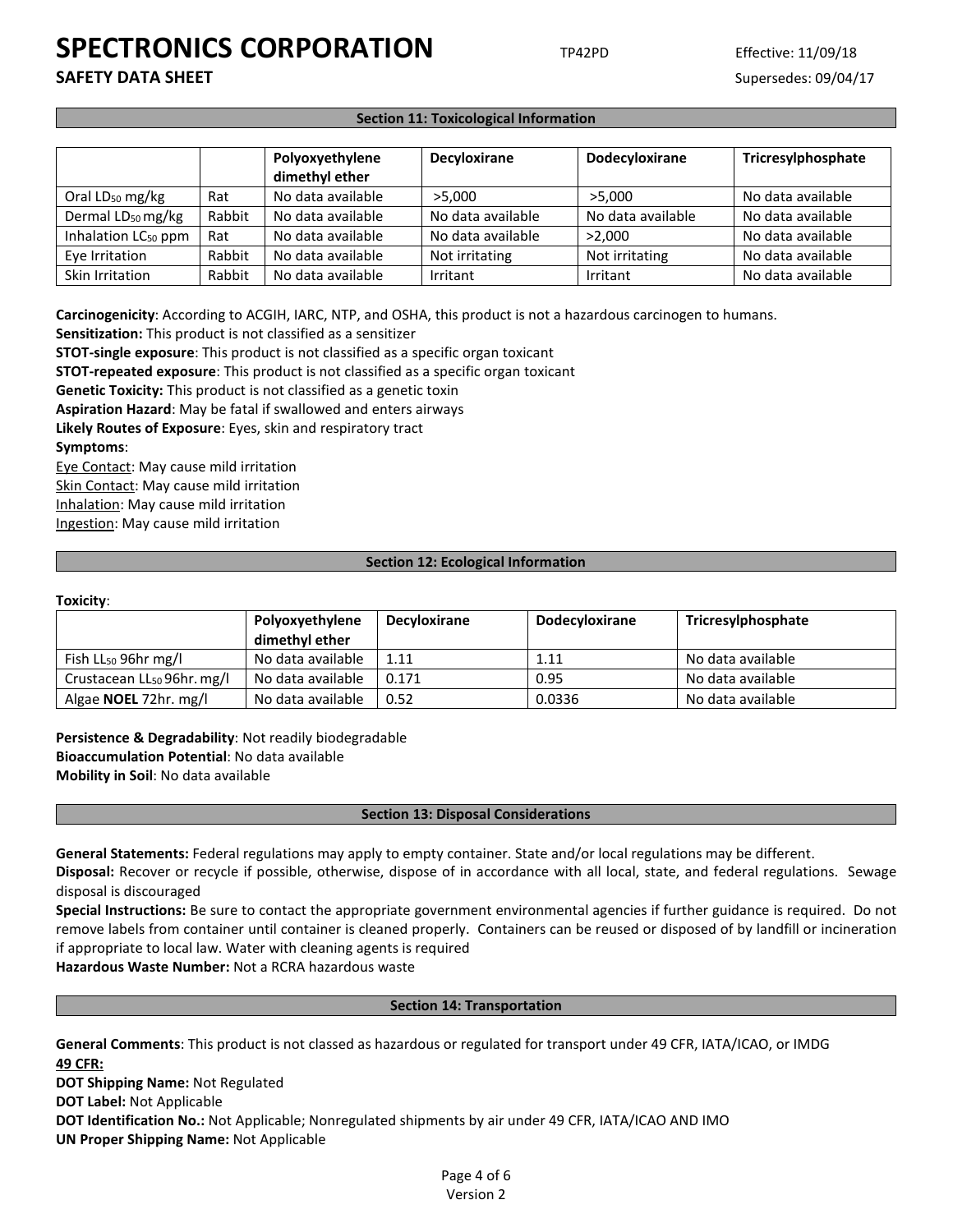**SAFETY DATA SHEET** SUPERFOUR SUPERFOUR SUPERFOUR SUPERFOUR SUPERFOUR SUPERFOUR SUPERFOUR SUPERFOUR SUPERFOUR SUPERFOUR SUPERFOUR SUPERFOUR SUPERFOUR SUPERFOUR SUPERFOUR SUPERFOUR SUPERFOUR SUPERFOUR SUPERFOUR SUPERFOUR SU

**Transport Hazard Class:** Not Applicable **Packing Group:** Not Applicable **Classification Code:** Not Applicable **Transport by Road/Rail (ADR/RID): Environmental Hazard:** Not Applicable **Tunnel Restriction Code:** Not Applicable **Transport by Sea (IMDG): Marine Pollutant:** Not Applicable **Environmental Hazard:** Not Applicable **Transport by Air (IATA): Special Precautions for User:** Unless otherwise specified, general measures for safe transport must be followed **Transport in Bulk:** Non-dangerous material according to transport regulations

## **Section 15: Regulatory Information**

**Inventory Status:** 

| Inventory                                                                     | <b>Status</b>                      |  |
|-------------------------------------------------------------------------------|------------------------------------|--|
| <b>U.S. TSCA Inventory</b>                                                    | Listed                             |  |
| <b>Canadian Domestic Substances List (DSL)</b>                                | Listed                             |  |
| <b>Australian Inventory of Chemical Substances (AICS)</b>                     | One or more ingredients not listed |  |
| <b>European Inventory of Existing Commercial Chemical Substances (EINECS)</b> | Listed                             |  |
| Japan Inventory of Existing and New Substances (ENCS)                         | One or more ingredients not listed |  |
| <b>Korea Existing Chemical Inventory (KECI)</b>                               | One or more ingredients not listed |  |
| <b>China Inventory of Existing Chemical Substances (IECSC)</b>                | One or more ingredients not listed |  |
| <b>Philippine Inventory of Chemicals (PICCS)</b>                              | One or more ingredients not listed |  |

**SARA Title III Information**: This product contains no chemicals subject to the reporting requirements of Section 313 of the emergency planning and community right to know act.

**SARA - Section 302-Extremely Hazardous Substances:** No regulated ingredients.

**SARA - Section 302-Reportable Quantity:** None.

**SARA - Section 311/312-Hazard Categories:**

Fire Hazard: No

Sudden Release of Pressure Hazard: No

Reactivity Hazard: No

Immediate (Acute) Health Hazard: Yes

Delayed (Chronic) Health Hazard: No

**Section 313-Toxic Chemicals:** No regulated ingredients

**State Right-To-Know:** No regulated ingredients

**Clean Air Act Amendments - Ozone-Depleting Chemicals:** No regulated ingredients

**CONEG:** This product is in compliance with CONEG (total cadmium, chromium, lead and mercury <100ppm

**CERCLA:** No regulated ingredients.

**California - California Proposition 65**: This product contains no chemical(s) known to the state of California to cause cancer.

## **Section 16: Other Information**

**USER'S RESPONSIBILITY:** A bulletin such as this cannot be expected to cover all possible individual situations. As the user has the responsibility to provide a safe workplace, all aspects of an individual operation should be examined to determine if, or where, precautions (in addition to those described herein) are required. Any health hazard and safety information contained herein should be passed on to your customers or employees, as the case may be.

**DISCLAIMER OF LIABILITY:** The information contained herein is, to the best of our knowledge and belief, accurate. However, since the conditions of handling and use are beyond our control, we make no guarantee of results, and assume no liability for damages incurred by use of this material. All chemicals may present unknown health hazards and should be used with caution. Although certain hazards are described herein, we cannot guarantee that these are the only hazards which exist. Final determination of suitability of the chemical is the sole responsibility of the user. No representations or warranties, either expressed or implied, of merchantability, fitness

> Page 5 of 6 Version 2